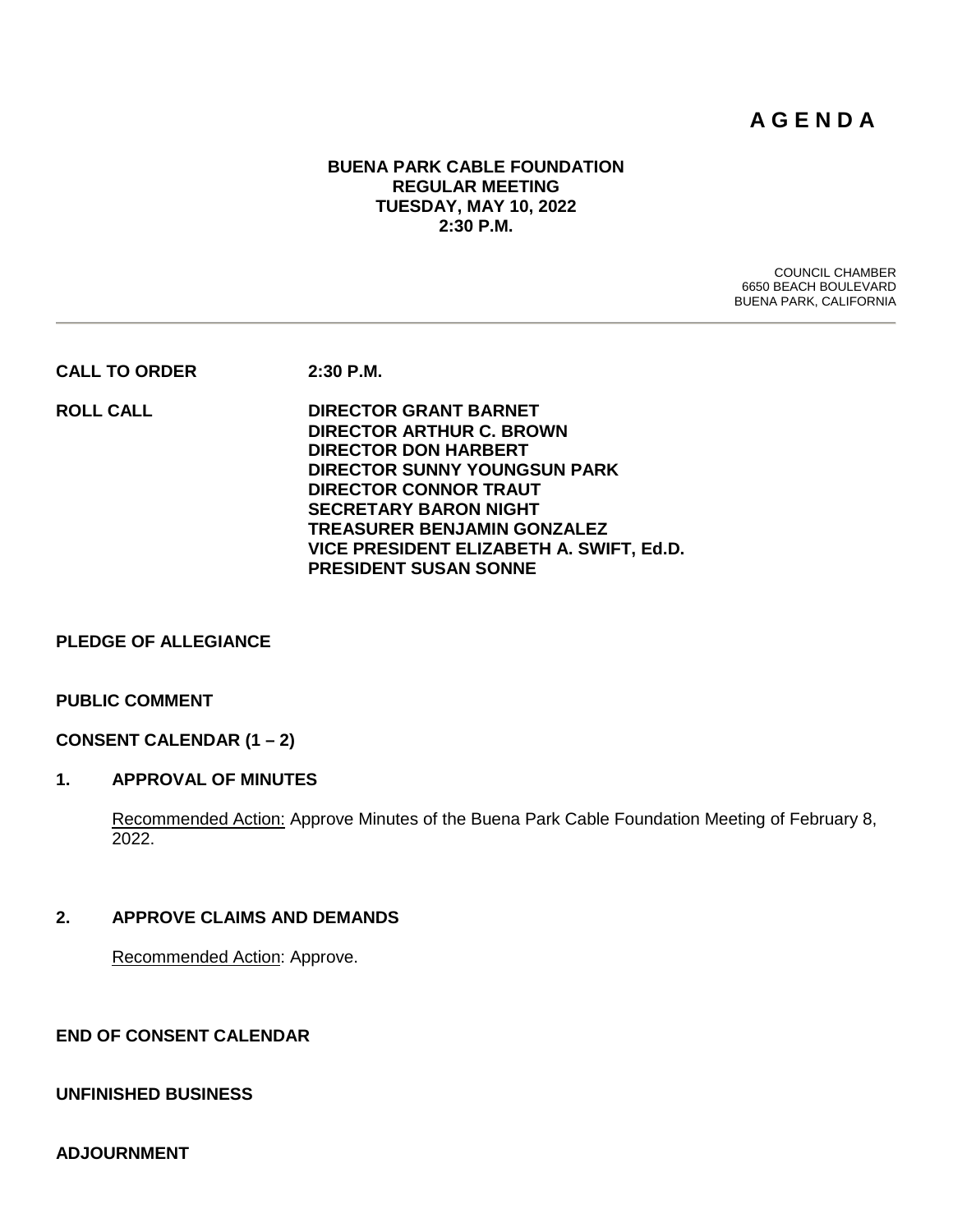# **CLOSED SESSION (1) (ADJOURN TO COUNCIL CHAMBER)**

# **1. CONFERENCE WITH LEGAL COUNSEL – ANTICIPATED LITIGATION**

 Pursuant to Gov. Code Section 54956.9(d) (2) A point has been reached where, in the opinion of the City Council on the advice of its City Attorney based on existing facts and circumstances, there is a significant exposure to litigation against the City.

Number of potential cases: One

# **ADJOURNMENT**

This agenda contains a brief general description of each item to be considered. Supporting documents are available for review and printing on [www.buenapark.com.](http://www.buenapark.com/) This governing body is prohibited from discussing or taking action on any item which is not included in this agenda; however, may ask clarifying questions, ask staff to follow-up, or provide other direction. The order of business as it appears on this agenda may be modified by the governing body.



In compliance with the Americans with Disabilities Act, if you need accommodations to participate in this meeting, contact the City Clerk's Office at (714) 562-3750 or the California Relay Service at 711. Notification at least 48 hours prior to the meeting will enable the City to make arrangements to assure accessibility.



If you would like to participate in any matter of business on the agenda and would like translation in Chinese, Korean, Spanish, Tagalog, or Vietnamese, please contact the **City Clerk's Office at (714) 562-3750 48-hours prior to the meeting**. Residents requiring translation during Public Comment are encouraged to bring interpreters.

시의제 목록에 있는 정식 안건에 대해 의견을 발표하고 싶으신 경우, 중국어, 한국어, 스패니쉬, 타갈로에 대한 통역사가 필요하시면 시미팅 48시간전 시서기 오피스로 (714-562-3750) 연락하시면 됩니다. 정식안건이 아닌 주민 발언시간에 발표하실 경우, 본인의 통역사를 직접 모시고 오시면 감사하겠습니다.

Si le gustaría participar en audiencia pública o cualquier asunto de negocios programado en la agenda y necesita traducción en chino, coreano, español, tagalo o vietnamita, comuníquese con la Oficina del Secretario de la Ciudad, 48 horas antes de la reunión al (714) 562- 3750. Para participar en los comentarios públicos sobre cualquier otro asunto dentro de la jurisdicción del ayuntamiento, se les recomienda que traiga un intérprete.

如果您想参与议程上的任何事务,并希望翻译成中文,韩文,西班牙文,他加禄文或越南文,请联系市政文员办公室,网址为(714)562-3750在会议开始前48小时。鼓励在口头交流中需要翻译的居民带同传译员。

Kung nais ninyong lumahok sa anumang usapin ng negosyo sa agenda at kailangan ang pagsasalin sa wikang Tsino, Koreano, Espanyol, Tagalog, o Vietnamese, mangyaring makipag-ugnay sa Opisina ng Clerk ng Lungsod sa (714) 562-3750 48-oras bago ang pulong. Ang mga residente na nangangailangan ng pagsasalin sa Oral Communications ay hinikayat na magdala ng mga tagasalin.

Nếu bạn muốn tham gia vào bất kỳ vấn đề kinh doanh nào trong chương trình nghị sự và muốn dịch sang tiếng Trung, tiếng Hàn, tiếng Tây Ban Nha, tiếng Tagalog hoặc tiếng Việt, vui lòng liên hệ với Văn phòng Thư ký Thành phố tại (714) 562-3750 48 giờ trước cuộc họp. Cư dân yêu cầu dịch thuật trong Giao tiếp bằng miệng được khuyến khích mang theo thông dịch viên.

I, Yaretza Medina, Buena Park Cable Foundation Secretary, do hereby certify, under penalty of perjury under the laws of the State of California that a full and correct copy of this agenda was posted pursuant to Government Code Section 54950 et. seq., at the following locations: Buena Park City Hall, 6650 Beach Blvd., the Buena Park Library, 7510 La Palma Avenue, and uploaded to the Buena Park Cable Foundation websit[e www.bpcablefoundation.com.](http://www.bpcablefoundation.com/)

Date Posted: May 5, 2022 *Yaretza Medina, Buena Park Cable Foundation Secretary*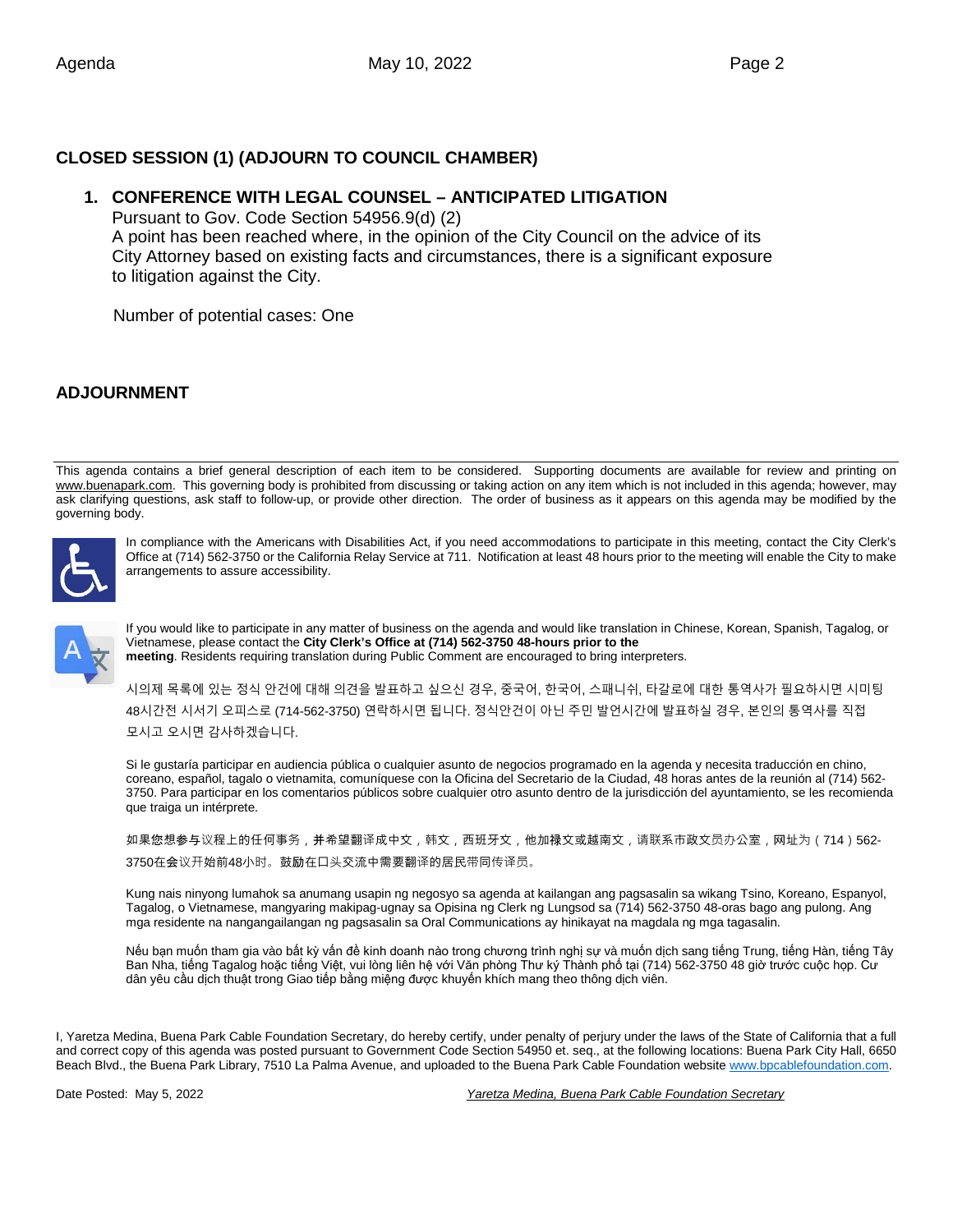### **BUENA PARK CABLE FOUNDATION MINUTES OF MEETING February 8, 2022**

President Susan Sonne called the Buena Park Cable Foundation Meeting of February 8, 2022, to order at 2:30 p.m.

PRESENT: Brown, Gonzalez, Night, Harbert, Swift (arrived at 2:34 p.m.), Traut, Park (arrived at 2:33 p.m.), Sonne ABSENT:

**ALSO PRESENT:** Eddie Fenton, Assistant City Manager; Adrian Garcia, Finance Manager; Jessica Fewer, Sr. Management Analyst; Gina Van Stratten, Marketing Specialist; Yaretza Medina, Executive Assistant; and Noe Gutierrez, Marketing Assistant.

# **PLEDGE OF ALLEGIANCE**

Director Gonzalez led the Pledge of Allegiance.

# **PUBLIC COMMENTS (Agenda Items):**

There were no public comments.

# **CONSENT CALENDAR:**

1. MINUTES of January 11, 2022 – APPROVED

| Niaht                                                      |
|------------------------------------------------------------|
| Gonzalez                                                   |
| Night, Brown, Gonzalez, Park, Harbert, Swift, Traut, Sonne |
| None.                                                      |
|                                                            |

2. APPROVE CLAIMS AND DEMANDS - APPROVED

| <b>Night</b>                                               |
|------------------------------------------------------------|
| Gonzalez                                                   |
| Night, Brown, Gonzalez, Park, Harbert, Swift, Traut, Sonne |
| None.                                                      |
|                                                            |

### **UNFINISHED BUSINESS:**

None.

# **NEW BUSINESS:**

3. MID-YEAR BUDGET REVIEW

Ms. Fewer indicated that each year staff provides a mid-year update on the Cable Foundation's current budget. Then she referred them to the attached staff report for the Mid–Year Budget for the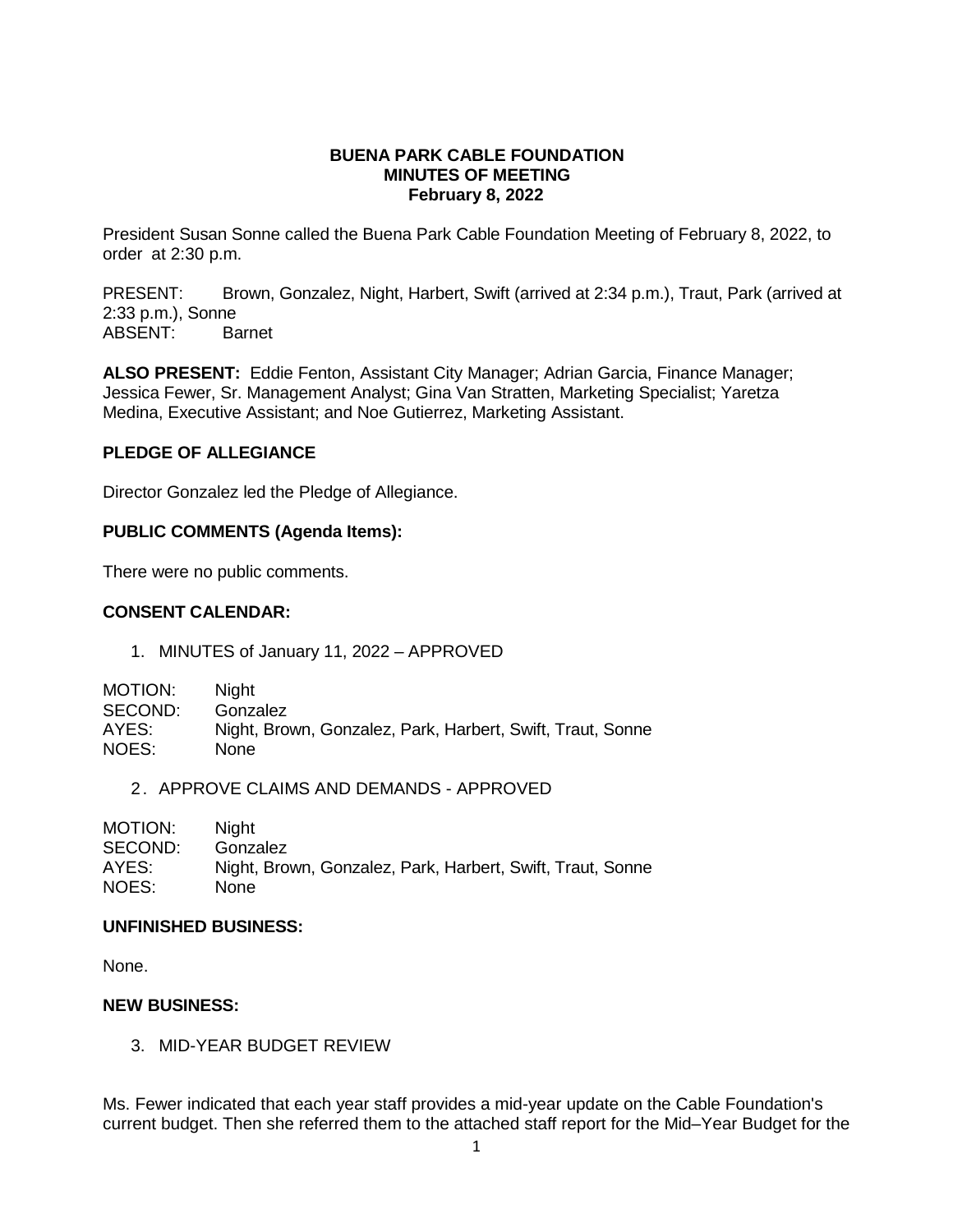Fiscal Year 2021-22, including the current revenue, expenditures, fund balances, and last year's actuals. From that report, Ms. Fewer indicated a few items to note from FY2021-2022. First, the Foundation ended the year with a surplus of approximately \$17,840. However, this fiscal year, the budget most likely be over budget due to the approximately \$40,800 spent to upgrade the City Council Chamber cameras to high-definition along with the necessary accessory to install them. This item was not included in the adopted budget, but was approved by the Board in July 2021. She also pointed out that all other accounts are on track to be at or below budget. She also mentioned that the Time Warner Cable/Direct TV revenue is lagging behind the targeted projections for the first six months into the fiscal year. However, this is somewhat normal for the cable companies to be behind on payments. No significant changes to revenue are expected.

Director Night questioned the extra equipment expenditure and asked for clarification on the type of equipment installed. He added he could not remember authorizing the \$40,800 expense.

Ms. Fewer responded that the expenditure was approved in July 2021, for the four cameras in the Council Chamber and the accessories that go along with that—so that would include everything converted from standard definition to fully digital high definition. This purchase was not included in the original budget approval, but rather approved after the budget was adopted. Thus, making it an extra expense.

MOTION: Receive and file report.

### 4. SELECTING OF A BUDGET SUB-COMMITTEE

President Sonne asked the Board if there were any volunteers for the Budget Sub-Committee. Director Gonzalez, Director Night, and Director Swift volunteered. There being no other volunteers, the following members were selected to be the Budget Sub-Committee: Director Gonzalez, Director Night, and Director Swift.

MOTION: Receive and file report.

# 5. DISCUSS AND PROVIDE DIRECTION REGARDING A PROPOSED PROGRAMMING GUIDE AND *BEHIND BUENA PARK* PRODUCTION CONCEPT OUTLINE

Van Stratten stated that last summer, the Programming Sub-Committee met to review the current content on the channel and discuss future programming concepts. Two items were brought up during that meeting were creating a programming guide for the channel and filming more evergreen content that can be used year after year for an extended period. She referenced a draft guide for the channel that was included in the agenda packet, which includes productions that are currently on the channel. She indicated the guide will continue to evolve as more productions are made and events are covered. She emphasized that the core programming such as the City Council meetings, Planning Commission meetings, and Crime Watch will generally remain the same time slots. She also mentioned that in creating the guide, she shuffled productions around not to have them simultaneously every day, considering varying times each day, so Buena Park residents or community members could watch at different times.

As for the program outline, Ms. Van Stratten stated that for *Behind Buena Park*, there was a concept discussed during the Programming Sub-Committee meeting that would go behind the scenes of Buena Park to explore topics, programs, places, and people relevant to the community.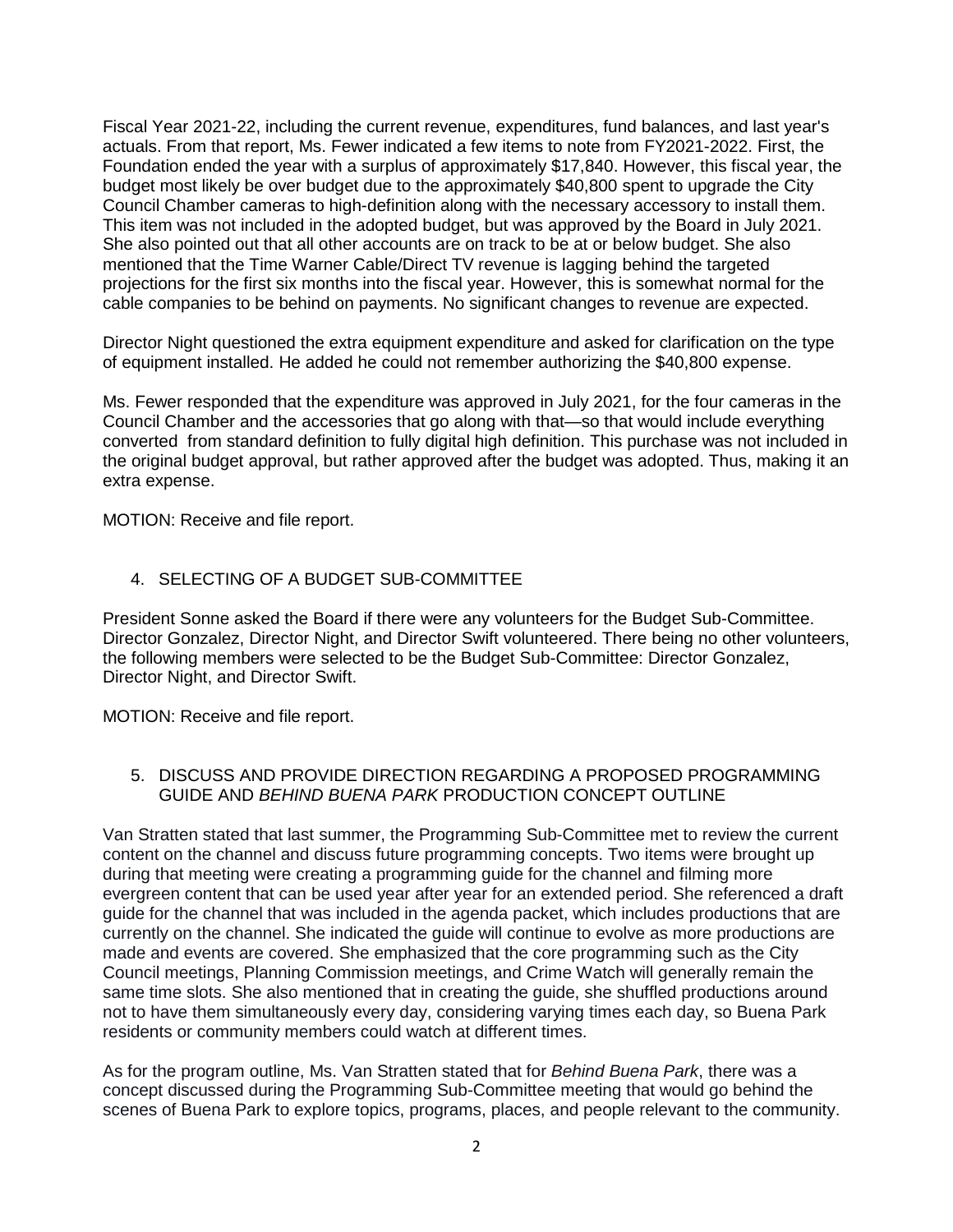Ms. Van Stratten added that in that outline, the productions would be 15–30 minutes and will air twice a day, seven days a week. It will highlight evergreen content. Productions will have elements such as b-roll, voiceover, and media provided by any outside agencies as well. Some future topics could be the history of Buena Park, spotlighting businesses in Buena Park, a guide to City parks and their amenities, highlighting the Centralia Elementary School District scratch kitchen, and discussing the home improvement loan that the City offers.

Director Night commented that he understood getting the programs at different times to allow more people to watch. However, he wanted to emphasize that the City Council meetings and the Planning Commission should be at the same time every day so that people can adjust their time once they know it. He continued to say that 5 p.m. has worked in the past because the living City Council meeting is aired at 5 p.m. every two weeks.

President Sonne and Director Brown disagreed. President Sonne indicated that she liked Ms. Van Stratten's reasoning that having different showing times will allow other people that normally can't view specific programs at a particular time an opportunity to watch.

Director Night responded that he wanted to point out that he feels it is good to run the channel like a regular television station, so people are used to programming at a specific time and/or day.

President Sonne responded that she did not think anybody viewed the channel as a regular television channel.

Director Night answered that he would like to get more people to view the channel as a regular television channel.

Director Harbert agreed with President Sonne and commented that there could be a replay on the channel at any time; that way, if someone cannot watch something at 5 p.m., they can watch it at 11 p.m., for example. In addition, he recommended having a guide when things will be playing and getting it out via different platforms like social media. That way, people know when and what will be on the channel's programming—ultimately making the programs simply more available.

Director Night responded that if the Board would like to go along with what the other Board Members suggested, he would also go along with it. He then commented that he was concerned that if the Foundation spotlights particular local business during the *Behind Buena Park* segment, it could seem that the Foundation or City supports or advocates that particular business over other businesses. Therefore, he recommended limiting that and showing a business that services the City, such as SEAACA, versus other general local businesses.

Director Brown commented that the channel is a public service and should let the citizens know what is in their City, and give them a voice. He believes they should be going to events in the City and letting people know what is in Buena Park because people cannot drive around to find everything. He mentioned he has stopped at local businesses to learn what they do. Moreover, insisted the City should show broad of local businesses.

Director Harbert agreed with Director Brown that local businesses should be spotlighted by asking them if they would like to be highlighted, so people know what is going on. He insisted that it would be good for the City to spotlight businesses and support all these local businesses.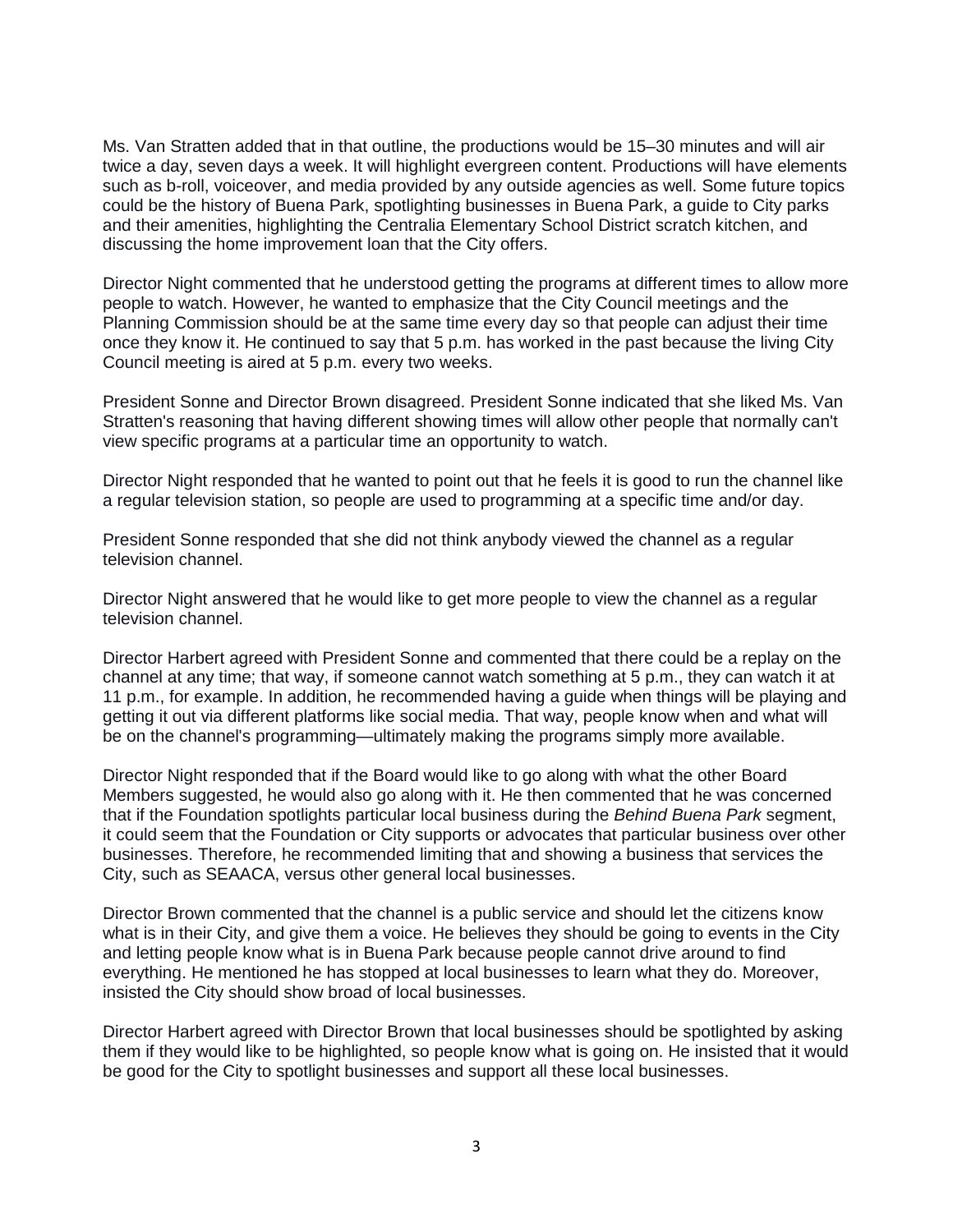Director Park indicated that spotlighting local businesses is a good concept; however, she mentioned that she spoke to the former City Manager Jim Vanderpool long ago and recalled some conflict of interest. Therefore, she recommended running it by the City Attorney before implementing it if there were any potential conflicts.

Director Night replied that he agrees the concept should be presented to the City Attorney as he stated he did not want the Cable Foundation to get in any trouble. Perhaps, put a list of businesses instead of focusing on just a few.

Director Harbert asked if the Cable Foundation was a non-profit, their own corporation, or part of the City of Buena Park.

Director Brown responded that the Cable Foundation is separate from the City of Buena Park.

Director Harbert commented that by spotlighting local businesses as a Foundation and rotating those different businesses it should not be a reflection on the City since they are their own entity.

President Sonne asked Mr. Fenton to check with the City Attorney and ensure that the Cable Foundation can proceed with the ideas presented, prevent any difficulties, and keep it as fair as possible to all Buena Park businesses as to not play favorites.

Mr. Fenton suggested that this item be discussed further again at another meeting. In the meantime, he will get answers to the questions levied. He also suggested that staff would look at the budget impact as the Board has asked for specific content and quality that may be more costly than what the Board is used to. He said that he wanted the Board to be proud of the content being produced, especially for new concepts. This could require getting budget approval for additional costs.

President Sonne agreed and responded that there might be a need to create a new subcommittee to review questions and programming details that could report to the entire Board to discuss.

Director Park commented that she is not necessarily opposing in terms of budget, but would like to make sure that it is okay legally. Also, budget-wise, perhaps Economic Development Fund has unallocated funds that can be spent toward production. She acknowledged she was aware they are two different entities, but maybe they could collaborate.

Director Night commented that although the Cable Foundation is a 501(c) 3, all five Buena Park Council Members are also part of the Buena Park Cable Foundation Board. Consequently, most Buena Park citizens view the Cable Foundation as part of the City.

President Sonne concluded that she believes there needs to be caution in moving forward and requested staff to return with a list of the issues involved and recommendations.

MOTION: Receive and file report.

### 6. CITY GOVERNMENT ACCESS REPORT

Ms. Van Stratten stated that the Buena Park Television channel is currently playing the latest City Council Meeting, Planning Commission, and Crime Watch as the bulk of what is playing on the channel.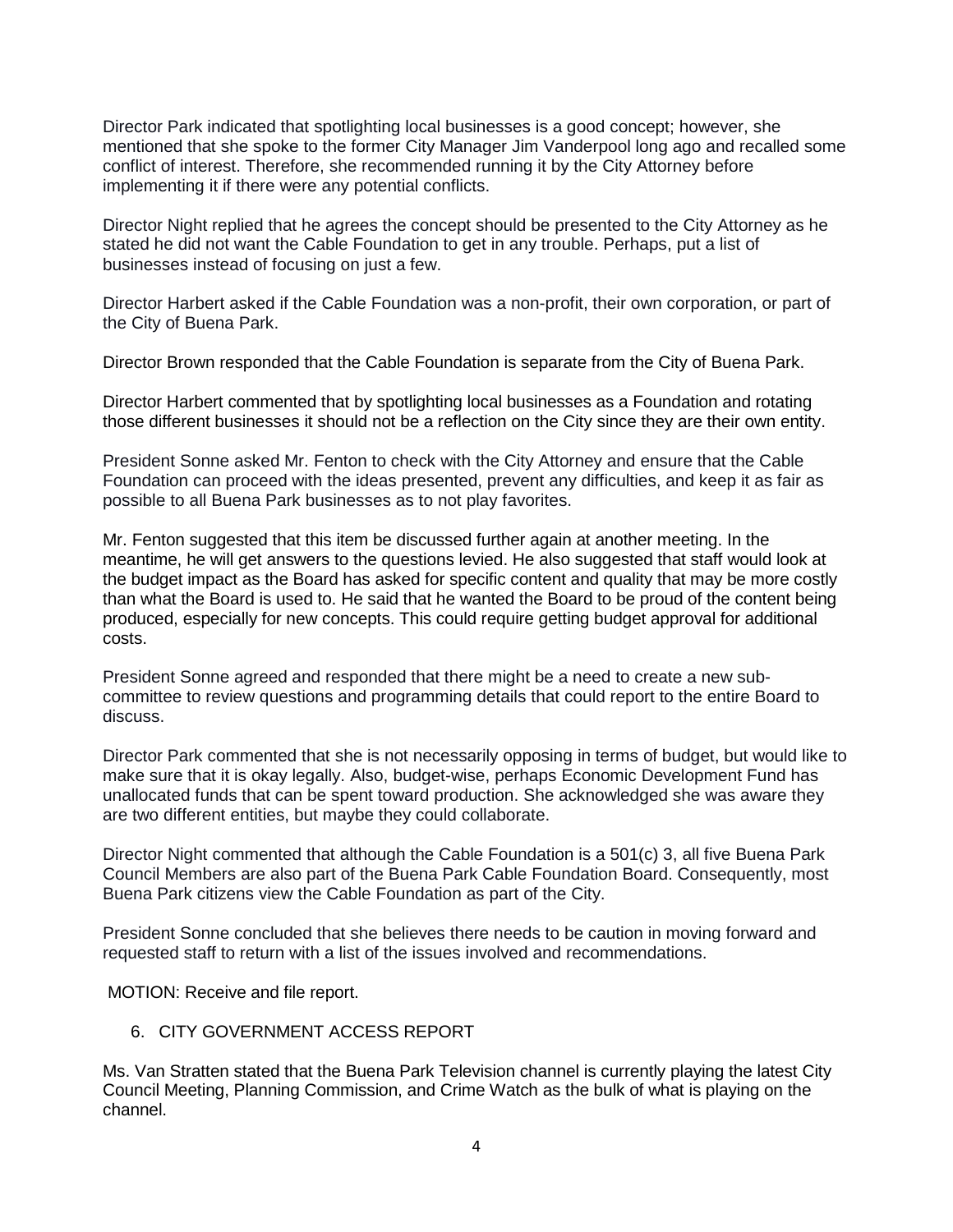MOTION: Receive and file report.

# **ANNOUNCEMENTS/DISCUSSION:**

No announcements.

# **ADJOURNMENT**

There being no further business, the meeting was adjourned at 2:53 p.m. The next meeting is scheduled for May 10, 2022, at 2:30 p.m.

# **ATTEST:**

\_\_\_\_\_\_\_\_\_\_\_\_\_\_\_\_\_\_\_\_\_\_\_\_\_ \_\_\_\_\_\_\_\_\_\_\_\_\_\_\_\_\_\_\_\_\_\_\_\_ Susan Sonne, President **Yaretza Medina, Executive Assistant**